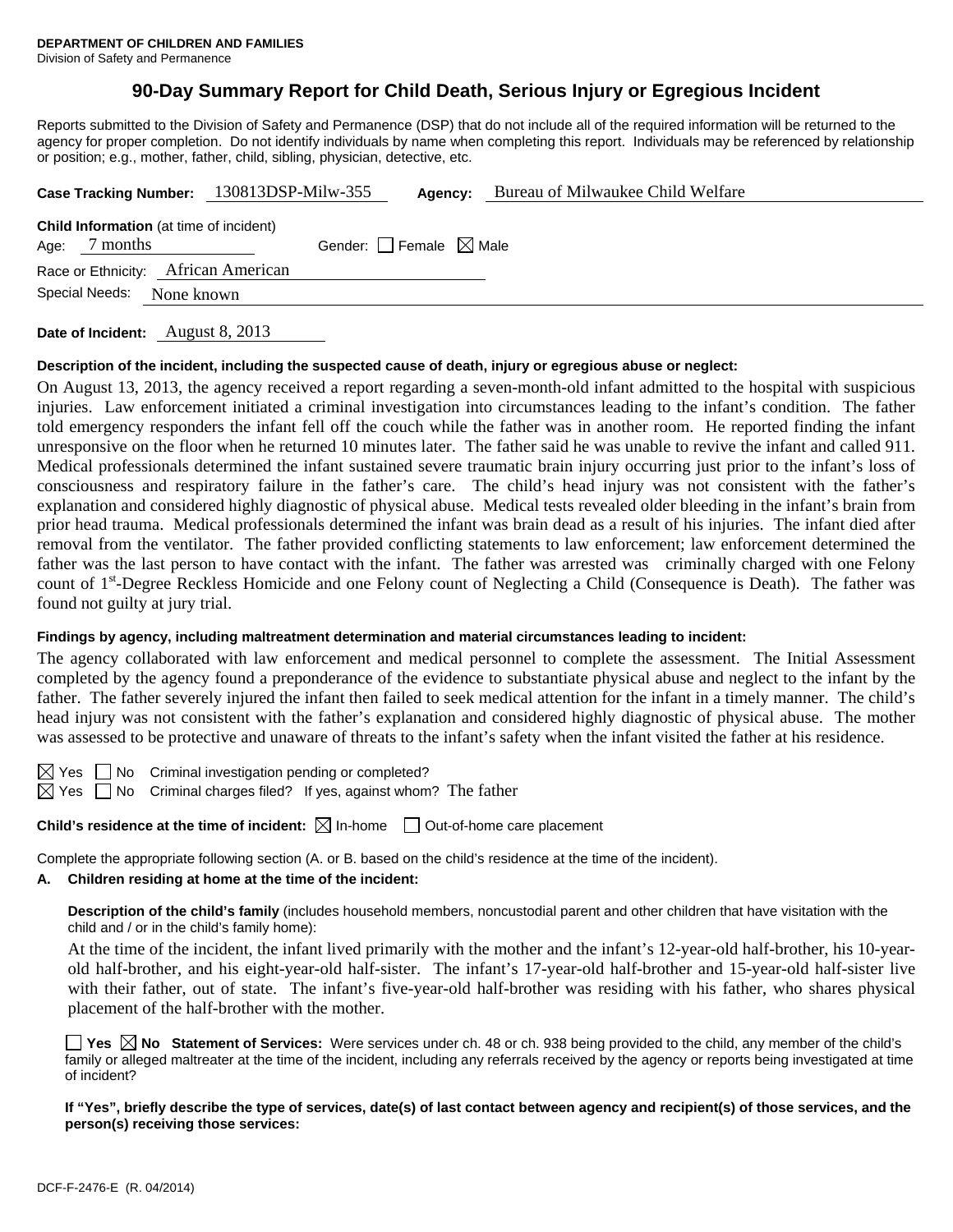**Summary of all involvement in services as adults under ch. 48 or ch. 938 by child's parents or alleged maltreater in the previous five years:** (Does not include the current incident.) N/A

#### **Summary of actions taken by the agency under ch. 48, including any investigation of a report or referrals to services involving the child, any member of the child's family living in this household and the child's parents and alleged maltreater.** (Does not include the current incident.)

(Note: Screened out reports listed in this section may include only the date of the report, screening decision, and if a referral to services occurred at Access. Reports that do not constitute a reasonable suspicion of maltreatment or a reason to believe that the child is threatened with harm are not required to be screened in for an initial assessment, and no further action is required by the agency.)

On 10/09/08, the agency screened out a CPS Report.

On 10/29/08, the agency screened in a CPS Report alleging physical abuse to the infant's five-year-old (now 10-year-old) half-brother. The agency completed an assessment, which found no indication of maltreatment. Physical abuse was unsubstantiated and the agency closed the case.

On 2/11/09, the agency screened out a CPS Report.

On 3/09/10, the agency screened in a CPS Report alleging sexual abuse of children in the home by another child's father. An assessment was completed and sexual abuse was unsubstantiated. The family was already accessing community resources, and the agency closed the case.

### **Summary of any investigation involving the child, any member of the child's family and alleged maltreater conducted under ch. 48 and any services provided to the child and child's family since the date of the incident:**

The agency collaborated with law enforcement and medical personnel to complete the assessment. The Initial Assessment completed by the agency found a preponderance of the evidence to substantiate physical abuse and neglect to the infant by the father. The father severely injured the infant then failed to seek medical attention for the infant in a timely manner. The child's head injury was not consistent with the father's explanation and considered highly diagnostic of physical abuse. The mother was assessed to be protective and unaware of threats to the infant's safety during the infant's visits with the father at his residence. The mother appeared protective and unaware the father posed a threat to the infant's safety. Based on information gathered during the assessment, the agency determined the infant's older half-siblings safe in the mother's care. The family was referred to community services and the agency closed the case.

## **B. Children residing in out-of-home care (OHC) placement at time of incident:**

### **Description of the OHC placement and basis for decision to place child there:** N/A

# **Description of all other persons residing in the OHC placement home:**

N/A

**Licensing history:** Including type of license, duration of license, summary of any violations by licensee or an employee of licensee or other actions that constitute a substantial failure to protect and promote the welfare of the child. N/A

## **Summary of any actions taken by agency in response to the incident:** (Check all that apply.)

|             | Screening of Access report                           | Attempted or successful reunification             |
|-------------|------------------------------------------------------|---------------------------------------------------|
| MMM         | Protective plan implemented                          | Referral to services                              |
|             | Initial assessment conducted                         | Transportation assistance                         |
| $\Box$      | Safety plan implemented                              | Collaboration with law enforcement                |
| $\boxtimes$ | Temporary physical custody of child                  | Collaboration with medical professionals          |
|             | Petitioned for court order / CHIPS (child in need of | Supervised visitation                             |
|             | protection or services)                              | Case remains open for services                    |
|             | Placement into foster home                           | Case closed by agency                             |
|             | Placement with relatives                             | Initiated efforts to address or enhance community |
|             | Ongoing Services case management                     | collaboration on CA/N cases                       |
|             |                                                      | Other (describe):                                 |
|             |                                                      |                                                   |